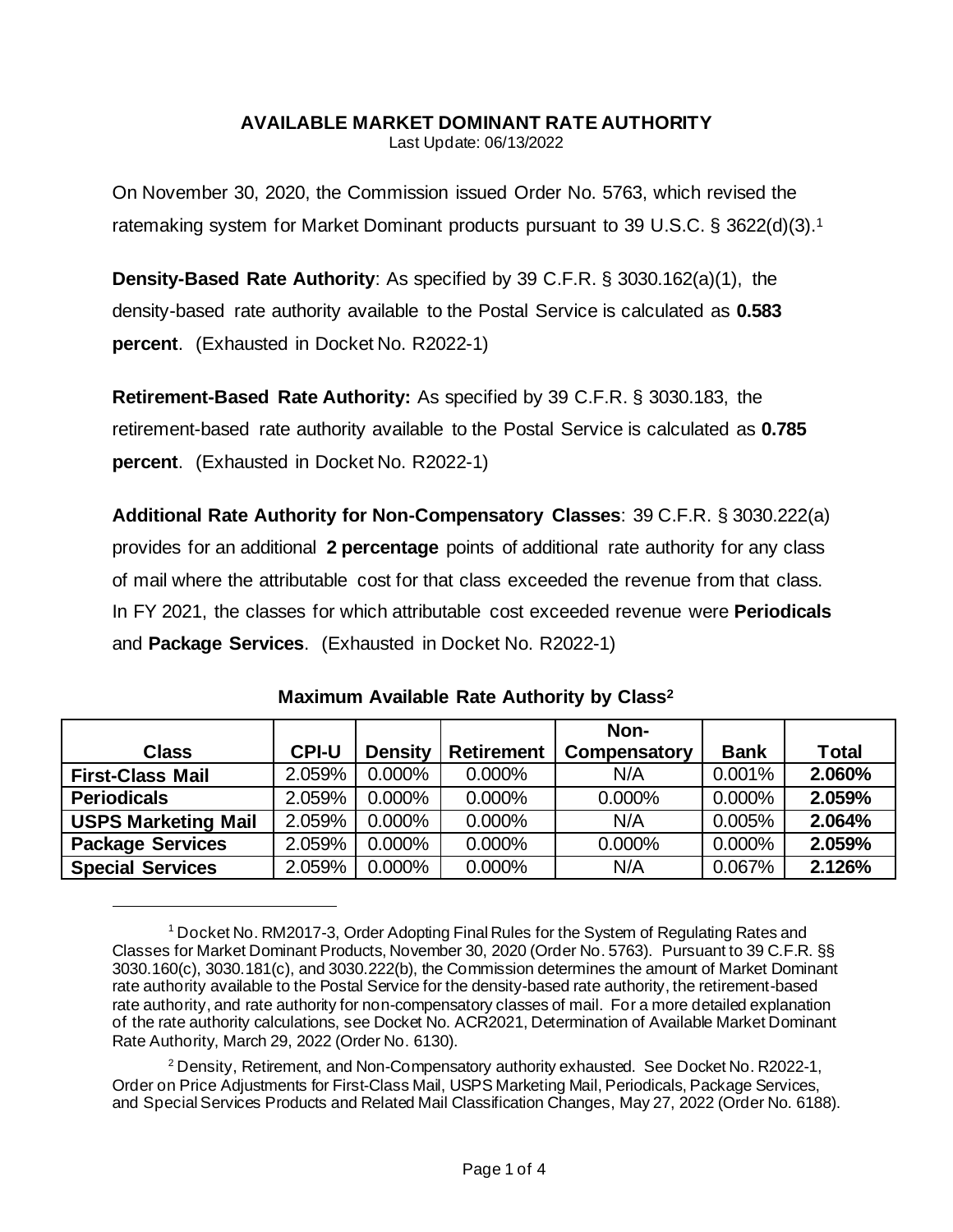

CPI-U annualized using a 12-month moving average. For a more detailed explanation of the calculation of the CPI-U rate authority, including partial year calculations, please see 39 CFR §3030.140-143.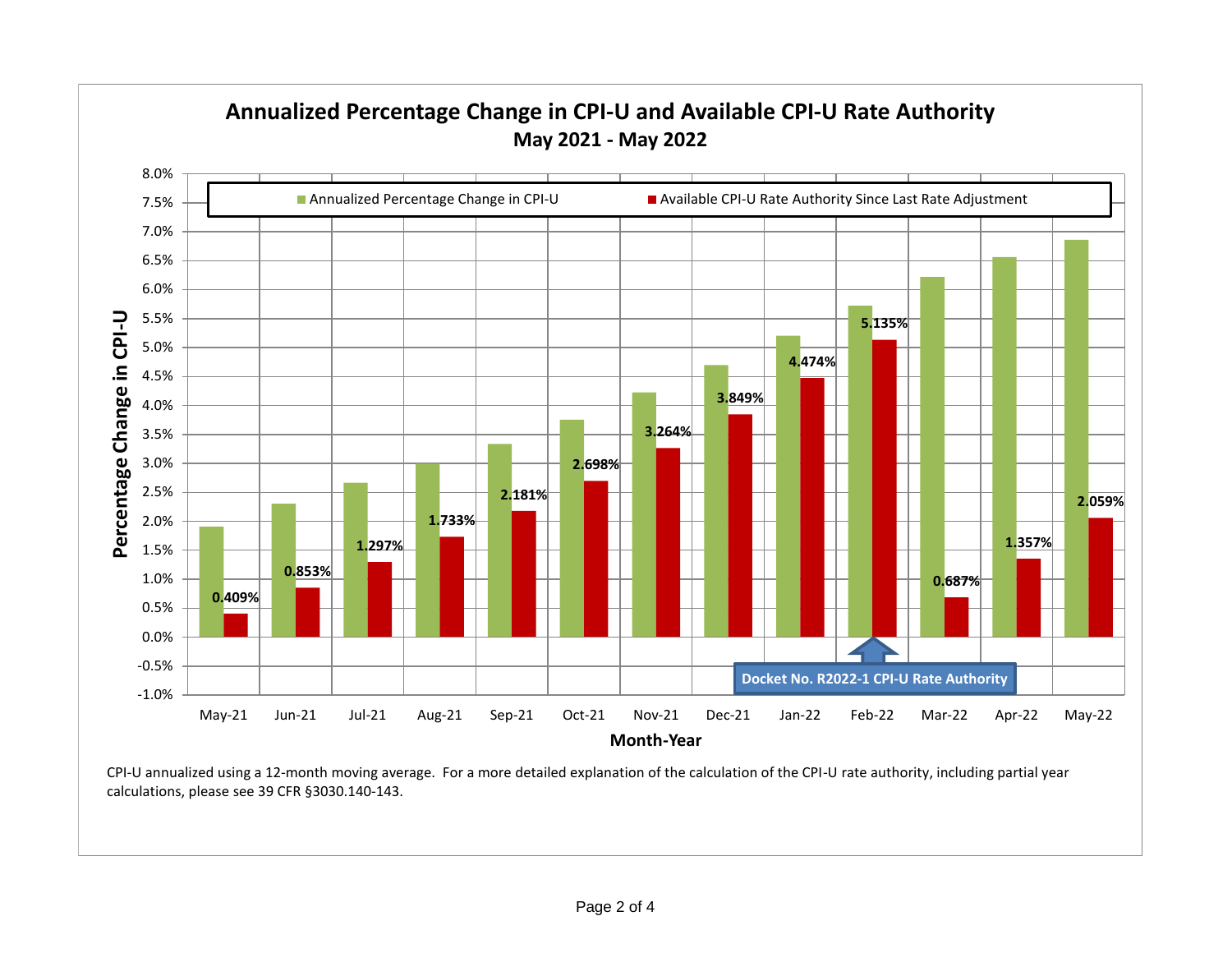## **Unused Rate Adjustment Authority By Class (The Bank)**

|                         | <b>New Unused</b><br>Rate                    | <b>Price Adjustment</b>                         | Remaining<br><b>Unused Rate</b>                     |                                                        |                          | Docket(s)<br><b>Used/Remaining</b><br><b>Unused Rate</b> |                                                                |                                  |
|-------------------------|----------------------------------------------|-------------------------------------------------|-----------------------------------------------------|--------------------------------------------------------|--------------------------|----------------------------------------------------------|----------------------------------------------------------------|----------------------------------|
| Docket No.<br>(1)       | <b>Adjustment</b><br><b>Authority</b><br>(2) | in Excess of<br><b>Annual Limitation</b><br>(3) | <b>Subsequent Rate</b><br><b>Adjustments</b><br>(4) | <b>Adjustment</b><br><b>Authority</b><br>$(5)=(2)-(4)$ | Date<br>Generated<br>(6) | Date<br>(7)                                              | <b>Expiration</b> Adjustment Authority<br><b>Status</b><br>(8) | <b>Final Order</b><br>No.<br>(9) |
|                         |                                              |                                                 |                                                     |                                                        |                          |                                                          |                                                                |                                  |
| <b>FIRST-CLASS MAIL</b> |                                              |                                                 |                                                     |                                                        |                          |                                                          |                                                                |                                  |
| R2017-7                 | 1.542%                                       | 0.000%                                          | 1.542%                                              | 0.000%                                                 | 7/20/2017                | 7/20/2022                                                | R2018-1/R2019-1/<br>R2021-1/Depleted                           | 4059 1/2/4/                      |
| R2018-1                 | 0.000%                                       | 1.488%                                          | N/A                                                 | N/A                                                    | N/A                      | N/A                                                      | N/A                                                            | 4215 1/                          |
| R2019-1                 | 0.000%                                       | 0.045%                                          | N/A                                                 | N/A                                                    | N/A                      | N/A                                                      | N/A                                                            | 4875 2/                          |
| R2020-1                 | 0.352%                                       | 0.000%                                          | 0.351%                                              | 0.001%                                                 | 10/9/2019                | 10/9/2024                                                | R2021-1/R2021-2/<br>R2022-1/Available                          | 5373 4/5/6/                      |
| R2021-1                 | 0.000%                                       | 0.373%                                          | N/A                                                 | N/A                                                    | N/A                      | N/A                                                      | N/A                                                            | 5757 4/                          |
| R2021-2                 | 0.000%                                       | 0.008%                                          | N/A                                                 | N/A                                                    | N/A                      | N/A                                                      | N/A                                                            | 5937 5/                          |
| R2022-1                 | 0.000%                                       | 0.003%                                          | N/A                                                 | N/A                                                    | N/A                      | N/A                                                      | N/A                                                            | 6188 6/                          |
| <b>PERIODICALS</b>      |                                              |                                                 |                                                     |                                                        |                          |                                                          |                                                                |                                  |
| R2018-1                 | 0.063%                                       | 0.000%                                          | 0.063%                                              | 0.000%                                                 | 10/6/2017                | 10/6/2022                                                | R2019-1/Depleted                                               | 4215 2/                          |
| R2019-1                 | 0.000%                                       | 0.101%                                          | N/A                                                 | N/A                                                    | N/A                      | N/A                                                      | N/A                                                            | 4875 2/                          |
| R2020-1                 | 0.000%                                       | 0.000%                                          | N/A                                                 | N/A                                                    | N/A                      | N/A                                                      | N/A                                                            | 5321                             |
| R2021-1<br>R2021-2      | 0.002%                                       | 0.000%                                          | 0.002%                                              | 0.000%                                                 | 10/9/2020                | 10/9/2025                                                | R2022-1/Depleted                                               | 5757 6/<br>5937 6/               |
| R2022-1                 | 0.035%<br>0.000%                             | 0.000%<br>0.037%                                | 0.035%<br>N/A                                       | 0.000%                                                 | 5/28/2021<br>N/A         | 5/28/2026<br>N/A                                         | R2022-1/Depleted<br>N/A                                        | 6188 6/                          |
|                         |                                              |                                                 |                                                     | N/A                                                    |                          |                                                          |                                                                |                                  |
|                         |                                              | USPS MARKETING MAIL (FORMERLY STANDARD MAIL)    |                                                     |                                                        |                          |                                                          |                                                                |                                  |
| R2017-7                 | 1.542%                                       | 0.000%                                          | 1.542%                                              | 0.000%                                                 | 7/20/2017                | 7/20/2022                                                | R2018-1/R2019-1/<br>R2021-1/Depleted                           | 4059<br>1/2/4/                   |
| R2018-1                 | 0.000%                                       | 1.497%                                          | N/A                                                 | N/A                                                    | N/A                      | N/A                                                      | N/A                                                            | 4215 1/                          |
| R2019-1                 | 0.000%                                       | 0.063%                                          | N/A                                                 | N/A                                                    | N/A                      | N/A                                                      | N/A                                                            | 4875 2/                          |
| R2020-1                 | 0.040%                                       | 0.000%                                          | 0.040%                                              | 0.000%                                                 | 10/9/2019                | 10/9/2024                                                | R2021-1/Depleted                                               | 5321 4/                          |
| R2020-2                 | 0.012%                                       | 0.000%                                          | 0.010%                                              | 0.002%                                                 | 10/9/2019                | 10/9/2024                                                | R2021-1/R2021-2/<br>Available                                  | 5570 4/5/                        |
| R2021-1                 | 0.000%                                       | 0.051%                                          | N/A                                                 | N/A                                                    | N/A                      | N/A                                                      | N/A                                                            | 5757 4/                          |
| R2021-2                 | 0.000%                                       | 0.008%                                          | N/A                                                 | N/A                                                    | N/A                      | N/A                                                      | N/A                                                            | 5937 5/                          |
| R2022-1                 | 0.003%                                       | 0.000%                                          | 0.000%                                              | 0.003%                                                 | 4/6/2022                 | 4/6/2027                                                 | Available                                                      | 6188                             |
| <b>PACKAGE SERVICES</b> |                                              |                                                 |                                                     |                                                        |                          |                                                          |                                                                |                                  |
| R2018-1                 | 0.027%                                       | 0.000%                                          | 0.027%                                              | 0.000%                                                 | 10/6/2017                | 10/6/2022                                                | R2019-1/Depleted                                               | 4215 2/                          |
| R2019-1                 | 0.000%                                       | 0.103%                                          | N/A                                                 | N/A                                                    | N/A                      | N/A                                                      | N/A<br>R2021-1/R2022-1/                                        | 4875 2/                          |
| R2020-1                 | 0.008%                                       | 0.000%                                          | 0.008%                                              | 0.000%                                                 | 10/9/2019                | 10/9/2024                                                | Depleted                                                       | 5321 4/6/                        |
| R2021-1                 | 0.000%                                       | 0.002%                                          | N/A                                                 | N/A                                                    | N/A                      | N/A                                                      | N/A                                                            | 5757<br>4/                       |
| R2021-2                 | 0.002%                                       | 0.000%                                          | 0.002%                                              | 0.000%                                                 | 5/28/2021                | 5/28/2026                                                | R2022-1/Depleted                                               | 5937 6/                          |
| R2022-1                 | 0.000%                                       | 0.008%                                          | N/A                                                 | N/A                                                    | N/A                      | N/A                                                      | N/A                                                            | 6188 6/                          |
| <b>SPECIAL SERVICES</b> |                                              |                                                 |                                                     |                                                        |                          |                                                          |                                                                |                                  |
| R2017-7                 | 1.585%                                       | 0.000%                                          | 1.580%                                              | 0.005%                                                 | 7/20/2017                | 7/20/2022                                                | R2018-1/R2019-1/<br>R2020-1/R2021-2/<br>Available              | 4059<br>1/2/3/<br>5/             |
| R2018-1                 | 0.000%                                       | 1.548%                                          | N/A                                                 | N/A                                                    | N/A                      | N/A                                                      | N/A                                                            | 4215<br>1/                       |
| R2019-1                 | 0.000%                                       | 0.093%                                          | N/A                                                 | N/A                                                    | N/A                      | N/A                                                      | N/A                                                            | 4875 2/                          |
| R2020-1                 | 0.000%                                       | 0.004%                                          | N/A                                                 | N/A                                                    | N/A                      | N/A                                                      | N/A                                                            | 5321 3/                          |
| R2021-1                 | 0.000%                                       | 0.000%                                          | N/A                                                 | N/A                                                    | N/A                      | N/A                                                      | N/A                                                            | 5757                             |
| R2021-2                 | 0.000%                                       | 0.002%                                          | N/A                                                 | N/A                                                    | N/A                      | N/A                                                      | N/A                                                            | 5937 5/                          |
| R2022-1                 | 0.062%                                       | 0.000%                                          | 0.000%                                              | 0.062%                                                 | 4/6/2022                 | 4/6/2027                                                 | Available                                                      | 6188                             |

Notes:

N/A means Not Applicable

1/ A portion or all of the unused rate adjustment authority generated in Docket Nos. R2016-5 (as applicable), R2017-1 (Interim), and R2017-7 (as applicable) was used for the above CPI-U rate adjustment approved in Docket No. R2018-1.

2/ A portion or all of the unused rate adjustment authority generated in Docket Nos. R2015-4 (Interim), R2017-1 (Interim), R2017-7 (as applicable), and R2018-1 was used for the above CPI-U rate adjustment approved in Docket No. R2019-1.

4/ A portion or all of the unused rate adjustment authority generated in Docket Nos. R2017-7 (as applicable), R2020-1, and R2020-2 (as applicable) was used for the above CPI-U 3/ A portion of the unused rate adjustment authority generated in Docket No. R2017-7 was used for the above CPI-U rate adjustment approved in Docket No. R2020-1.

5/ A portion or all of the unused rate adjustment authority generated in Docket Nos. R2017-7 (as applicable), R2020-1, and R2020-2 (as applicable) was used for the above annual limitation rate adjustment approved in Docket No. R2021-2. rate adjustment approved in Docket No. R2021-1.

6/ A portion or all of the unused rate adjustment authority generated in Docket Nos. R2020-1, R2021-1, and R2021-2 was used for the above annual limitation rate adjustment approved in Docket No. R2022-1.